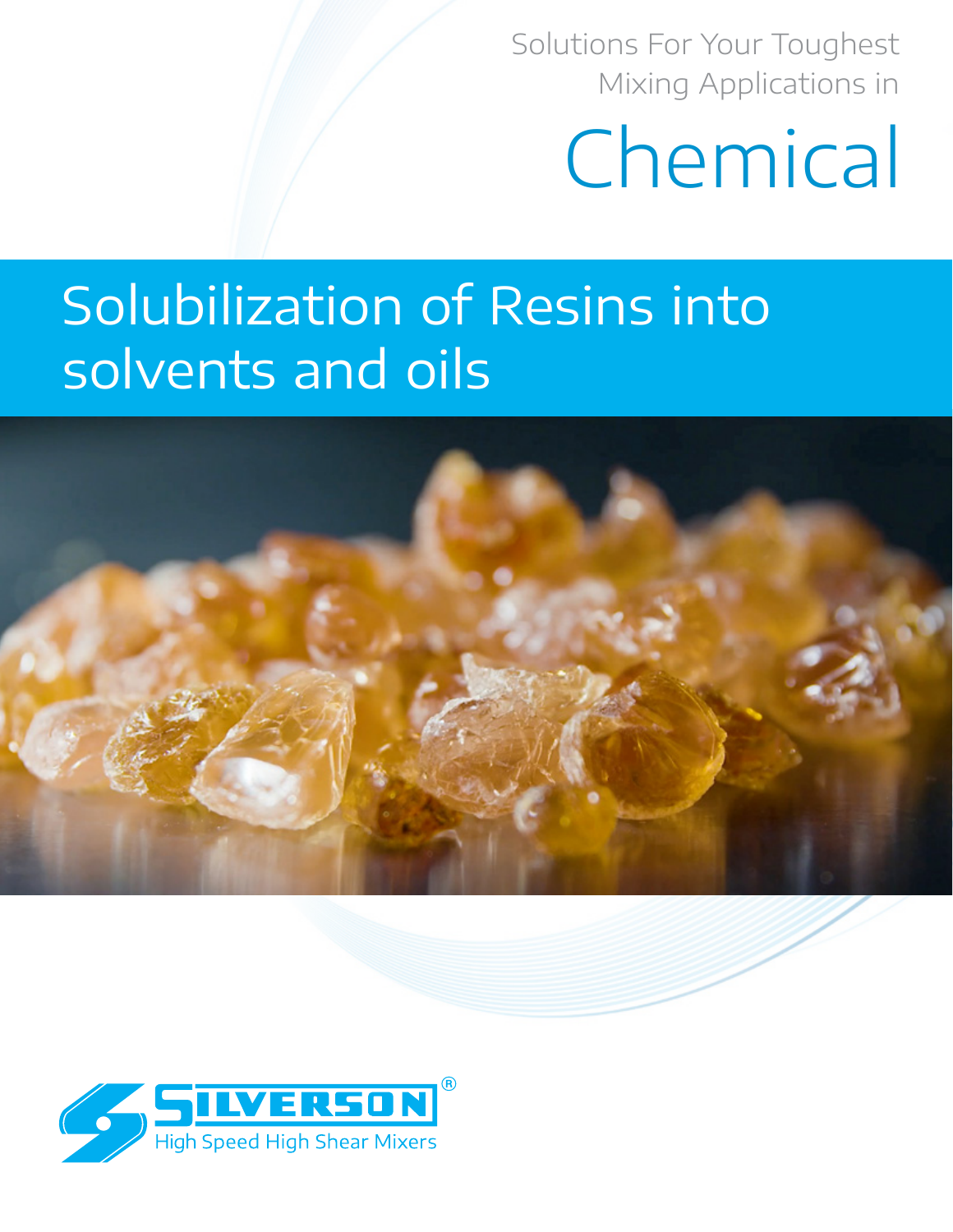# Solubilization of Resins into solvents and oils

Resins are used in a wide range of products, for example varnishes, adhesives, inks and paints, surface coatings, laminates and sealants.

## The Process

Resins can be supplied in liquid, powder, and solid or "chip" form and due to this and the range of the end products, manufacturing processes vary widely. Typical process requirements may include:

- Where liquid resins are used, the mixing system must be capable of blending two liquids of widely different viscosity, because liquid resins can be highly viscous. Inadequate mixing can lead to stratification where globules of resin remain undiluted in the solvent.
- With both powdered and solid resins, the mixing system must provide adequate in-tank movement to prevent the resin from sticking to the vessel walls or sinking to the bottom of the tank.
- Vigorous agitation is required to get the resin to dissolve into the surrounding liquid.
- Heating is usually required to aid the solubilization process.

## The Problem

If you are using conventional mixing methods to process the resin the following problems can arise:

- Liquid resin is simple to use but costly. Likewise, powdered resins can be easier to dissolve than solid or chip forms but the additional raw material processing costs are passed on to the user.
- Even at high temperatures, conventional agitators cannot easily dissolve solid resin. An agitator simply moves the resin around the tank, only dissolving the outer layer of the chips. This slowly reduces the chips down but it can take hours to complete solubilization.
- Processing at raised temperatures further adds to processing times and costs.
- Other raw materials, particularly powders such as fillers and thickening agents can form agglomerates when added to the mixture. An agitator does not have the shear energy necessary to disperse them once they have formed.
- Poor in-tank movement can allow the resin to form an agglomerated mass on the base of the vessel which conventional agitators cannot disperse, leading to wastage and increased cleaning requirements.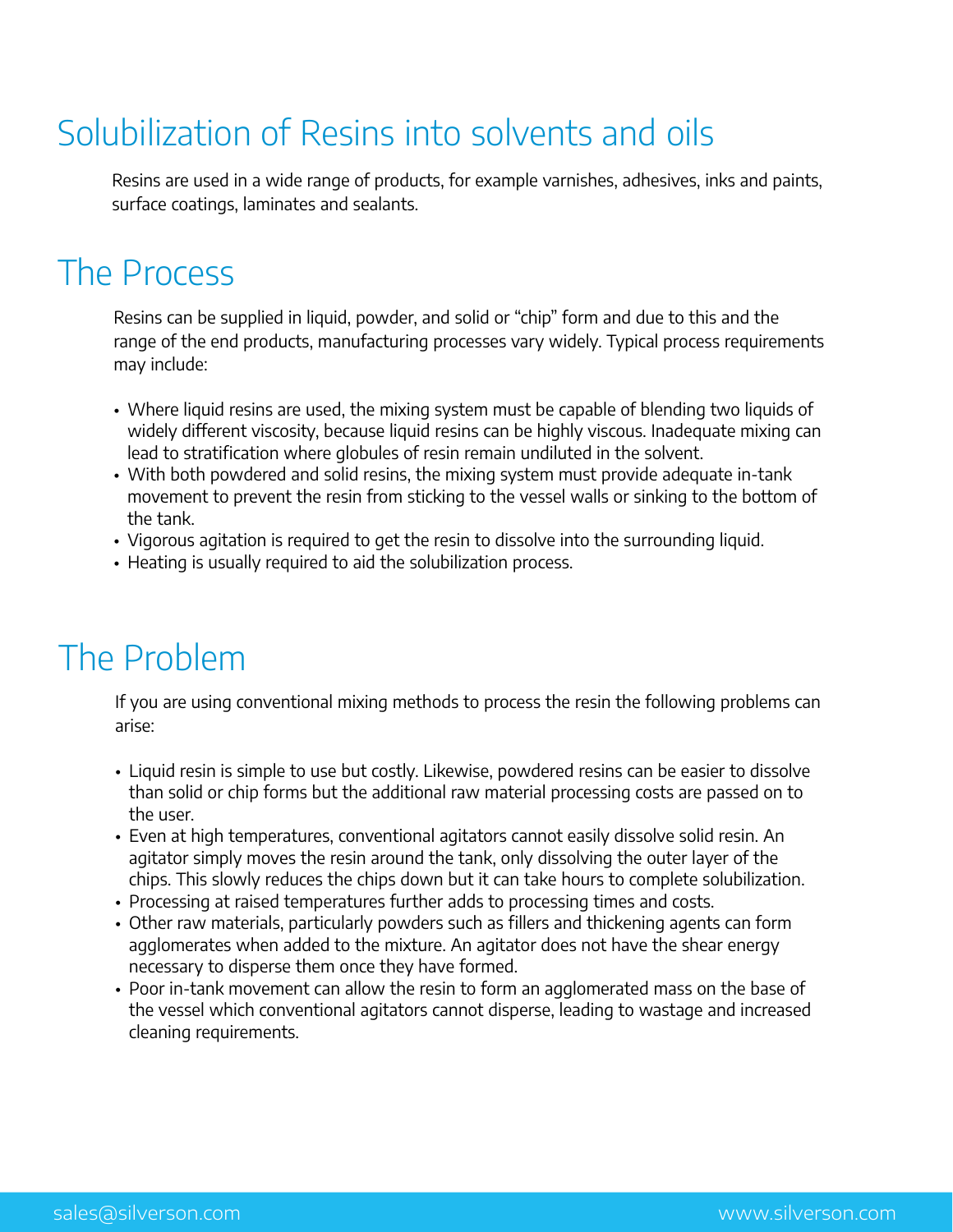#### The Solution

Silverson Machines refers to the process of disintegrating and solubilizing solid resins into solvents as 'Cold Cutting' because unlike conventional mixing methods, with a Silverson mixer, solid resins can be rapidly solubilized at ambient temperature. Here's how it works:



#### Stage 1

The resin is added directly into the solvent or oil without the need for pre-heating and the mixer is started. The high-speed rotation of the rotor creates a powerful suction drawing the resin and solvent into the workhead.

#### Stage 2

The chips are disintegrated as they are forced out through the holes in the stator and projected back into the vessel, rapidly reducing them down to a fine particle size. This maximizes the surface area exposed to the solvent.



#### Stage 3

The intense mixing means that all the contents of the vessel pass through the workhead many times in a short mixing cycle, accelerating the solubilization process. The batch is completed in a matter of minutes.

# The Advantages

- Processing times can be reduced from hours to just minutes.
- The process can be carried out at ambient temperature, further reducing process times and costs.
- A Silverson mixer can also be used for the addition of other raw materials including oils and liquid dispersions and a wide range of powders – even difficult materials such as aerosil.
- For aqueous systems, a Silverson mixer can be used to create stable emulsions.
- Shorter process time reduces solvent emissions.